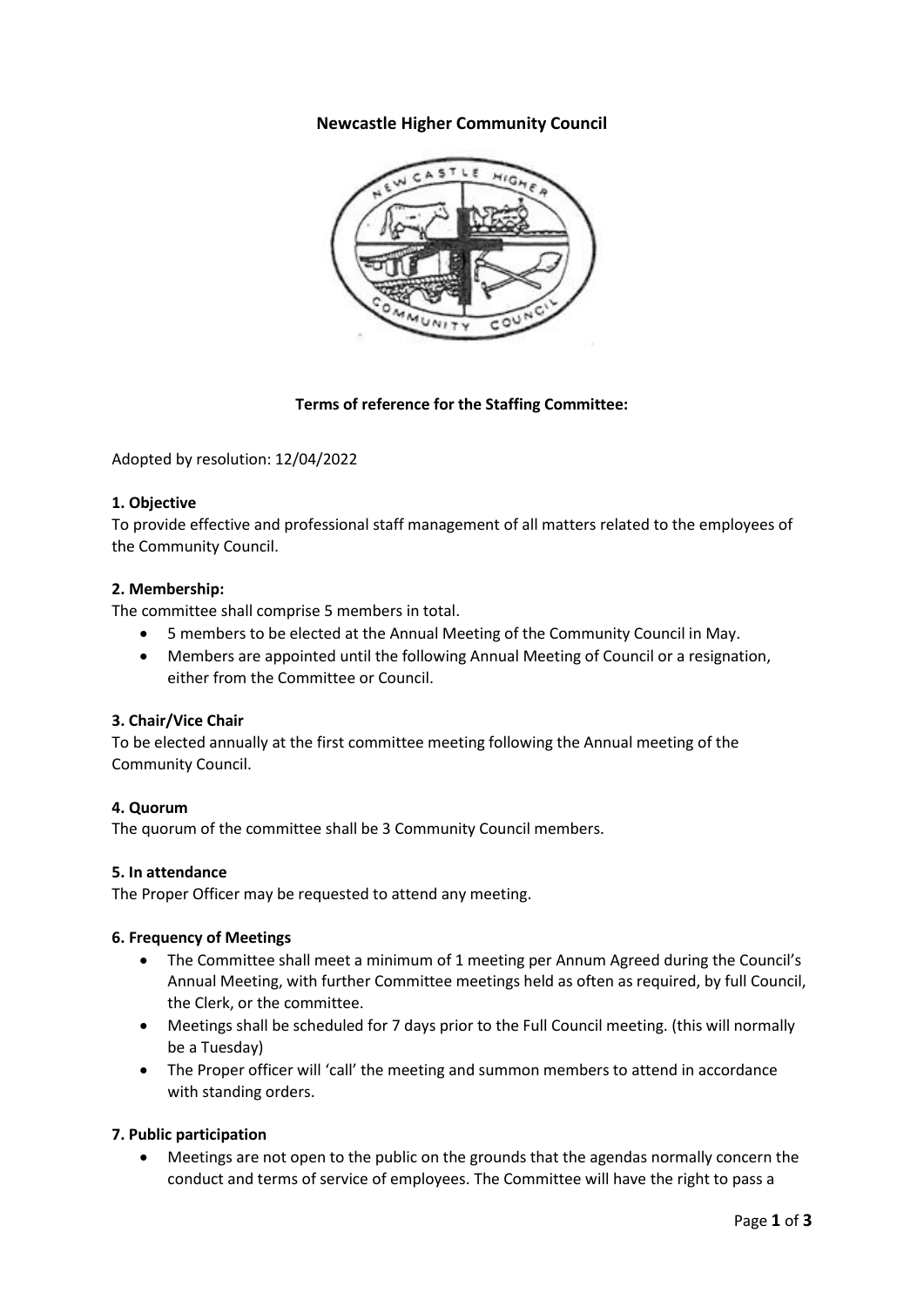resolution to exclude the press and public in accordance with s1(2) of the Public Bodies (Admission to Meetings) Act 1960 where the Press and Public be excluded from the meeting during consideration of these items due to the confidential nature of this item. Where the press and public are likely to be excluded from the meeting this will be advertised on the Committee's agenda.

#### **8. Voting**

• Only appointed committee members may vote and participate at a meeting. In the case of an equal vote the Chairman of that meeting shall have a second or casting vote.

#### **9. Appointment of Working groups:**

The Committee may as it feels fit appoint working parties made up of no less than 2 members of the committee, to undertake work relating to any of its duties or responsibilities and report back to the Committee, the Committee will determine the terms of reference for the working group.

#### **10. Minutes**

- Minutes of all meetings will be recorded by the Proper Officer (or delegated) and circulated to all members of the committee and to all Full Council members.
- All resolutions and recommendations made to Full Council shall be recorded in the minutes of the appropriate meeting.

#### **11. Accountability and Scope**

• The Chair of the Staffing Committee is responsible for performing the annual appraisal of the Clerk of the Council and is the first point of contact for the Clerk on staffing and employment policy issues.

# **12. Delegated Powers:**

The Staffing Committee has delegated powers for the following:

- For the recruitment and selection of all staff for recommendation to Full Council for approval
- To recruit and short list applicants for the post of Clerk/Proper Officer/RFO. The successful short-listed applicants to be interviewed by Staffing Committee. Members of Full Council can participate in interviews where requested. A recommendation from the Staffing Committee will be submitted to Full Council to ratify the appointment of Clerk/Proper Officer/RFO.
- Considering and implementing any changes which are required to comply with Employment Law, Health & Safety Law and Terms and Conditions of Service.
- Reviewing job descriptions, person specifications and all contracts of employment for recommendation to Full Council for approval.
- Managing long-term sickness and incidents at work in line with the Council's policies and current contracts of employment.
- Reviewing employment policies/procedures for recommendation to Full Council for approval.
- Reviewing and preparing budget proposals in respect of salaries and employees training to Full Council.
- Reviewing employees pay awards and increments for recommendation to Full Council.